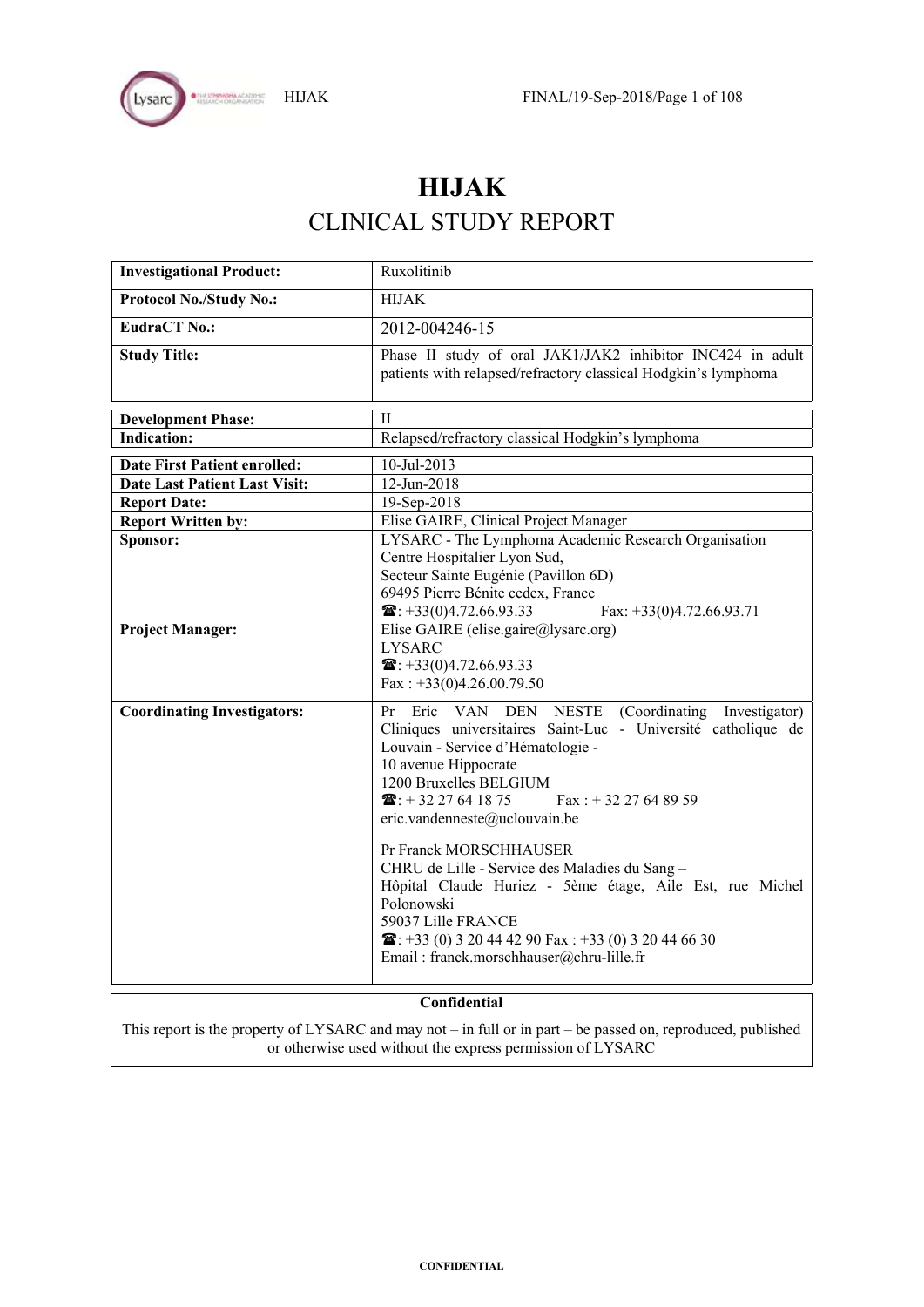# **1. SYNOPSIS**

| Name of Sponsor/Company:                                                                                                                           | <b>LYSARC</b>                                    |   |                                                                                               |
|----------------------------------------------------------------------------------------------------------------------------------------------------|--------------------------------------------------|---|-----------------------------------------------------------------------------------------------|
| <b>Name of Finished Product:</b>                                                                                                                   | Ruxolitinib                                      |   |                                                                                               |
| <b>Title of Study:</b>                                                                                                                             |                                                  |   |                                                                                               |
| Phase II study of oral JAK1/JAK2 inhibitor INC424 in adult patients with relapsed/refractory classical                                             |                                                  |   |                                                                                               |
| Hodgkin's lymphoma                                                                                                                                 |                                                  |   |                                                                                               |
| <b>Coordinating Investigators:</b>                                                                                                                 |                                                  |   |                                                                                               |
| Prof. Eric Van den Neste (Coordinating Investigator) and Prof. Franck Morschhauser (Co-coordinating                                                |                                                  |   |                                                                                               |
| Investigator),                                                                                                                                     |                                                  |   |                                                                                               |
| <b>Study Centers:</b>                                                                                                                              |                                                  |   |                                                                                               |
| Eight LYSA centers in France and two LYSA centers in Belgium.                                                                                      |                                                  |   |                                                                                               |
| Coordinating center: LYSARC (The Lymphoma Academic Research Organisation), Centre Hospitalier                                                      |                                                  |   |                                                                                               |
| Lyon Sud, Secteur Sainte Eugénie (Pavillon 6D), 69495 Pierre Bénite cedex, France.                                                                 |                                                  |   |                                                                                               |
| <b>Publications:</b>                                                                                                                               |                                                  |   |                                                                                               |
| Haematologica. 2018 May; 103(5): 840-848                                                                                                           |                                                  |   |                                                                                               |
|                                                                                                                                                    |                                                  |   |                                                                                               |
| <b>Study Dates:</b>                                                                                                                                |                                                  |   | <b>Phase of Development:</b>                                                                  |
| Date of first patient enrolled:                                                                                                                    | $10$ -Jul-2013                                   | П |                                                                                               |
| Date of last patient last visit :                                                                                                                  | 13-Sep-2017                                      |   |                                                                                               |
| Date of protocol end of study:                                                                                                                     | 12-Jun-2018                                      |   |                                                                                               |
| Median study duration (per patient):                                                                                                               | 17.6 months                                      |   |                                                                                               |
| <b>Primary Objective:</b><br>To assess the efficacy of oral JAK1/2 inhibitor ruxolitinib measured by overall response rate (ORR) by IWG            |                                                  |   |                                                                                               |
| criteria (Cheson 2007) occurring after 6 cycles of oral JAK1/2 inhibitor ruxolitinib treatment in patients with                                    |                                                  |   |                                                                                               |
| advanced HL for whom no curative option is available.                                                                                              |                                                  |   |                                                                                               |
|                                                                                                                                                    |                                                  |   |                                                                                               |
| <b>Secondary Objectives:</b>                                                                                                                       |                                                  |   |                                                                                               |
| $\bullet$                                                                                                                                          |                                                  |   | To assess the safety of oral JAK1/2 inhibitor ruxolitinib treatment in Hodgkin Lymphoma       |
| $\bullet$                                                                                                                                          |                                                  |   | To assess the efficacy of oral JAK1/2 inhibitor ruxolitinib measured by overall response rate |
|                                                                                                                                                    |                                                  |   | (ORR) by IWG criteria (Cheson 2007) occurring after 2 and 4 cycles of oral JAK1/2 inhibitor   |
| ruxolitinib treatment                                                                                                                              |                                                  |   |                                                                                               |
| $\bullet$                                                                                                                                          |                                                  |   | To assess the efficacy of oral JAK1/2 inhibitor ruxolitinib measured by overall response rate |
|                                                                                                                                                    |                                                  |   | (ORR) by IWG criteria (Cheson 1999) occurring after 2, 4 and 6 cycles of oral JAK1/2          |
| inhibitor ruxolitinib treatment                                                                                                                    |                                                  |   |                                                                                               |
| $\bullet$                                                                                                                                          |                                                  |   | To assess the efficacy of oral JAK1/2 inhibitor ruxolitinib measured by the time to response, |
|                                                                                                                                                    |                                                  |   | the duration of response, progression free survival rates after 6 and 12 months, overall      |
|                                                                                                                                                    | survival according to IWG criteria (Cheson 1999) |   |                                                                                               |
|                                                                                                                                                    |                                                  |   | To assess the efficacy of oral JAK1/2 inhibitor ruxolitinib on systemic symptoms such as      |
| fever, sweating, fatigue, itching                                                                                                                  |                                                  |   |                                                                                               |
| <b>Methodology:</b>                                                                                                                                |                                                  |   |                                                                                               |
| Multicenter, single arm and opened label phase II study in patients with relapsed/refractory classical                                             |                                                  |   |                                                                                               |
| Hodgkin's lymphoma. Patients have been recruited over 18 months and followed until 2 years after the end                                           |                                                  |   |                                                                                               |
| of treatment.                                                                                                                                      |                                                  |   |                                                                                               |
| The duration of the screening period for each patient is approximately 4 weeks                                                                     |                                                  |   |                                                                                               |
|                                                                                                                                                    |                                                  |   |                                                                                               |
| The duration of the treatment period is 2.5 years : patients will receive oral ruxolitinib during 6 cycles of 28<br>days for the induction period. |                                                  |   |                                                                                               |
|                                                                                                                                                    |                                                  |   |                                                                                               |
| Patients who achieve at least a SD (according Cheson 2007) at the end of cycle 6 and for whose a clinical                                          |                                                  |   |                                                                                               |
| benefit is observed according to the Investigator's opinion will be eligible for maintenance treatment by                                          |                                                  |   |                                                                                               |
| ruxolitinib (at the same posology for the induction period) twice daily every day of 28-day cycles. Treatment                                      |                                                  |   |                                                                                               |
| should be continued up to 2 years or until disease progression, intolerability and/or the investigator                                             |                                                  |   |                                                                                               |
| determine that further therapy is not in the patient's best interest (e.g., due to noncompliance, toxicity etc.)                                   |                                                  |   |                                                                                               |
| Each patient will then go into follow-up. Individual participation ends upon death or until 2 years after the                                      |                                                  |   |                                                                                               |
| end of treatment, whichever comes first. After disease progression patients will be followed for survival                                          |                                                  |   |                                                                                               |
| only.                                                                                                                                              |                                                  |   |                                                                                               |
| <b>Number of Patients: 33</b>                                                                                                                      |                                                  |   |                                                                                               |
| A total of 33 patients were planned in the study in order to obtain 28 evaluable patients.                                                         |                                                  |   |                                                                                               |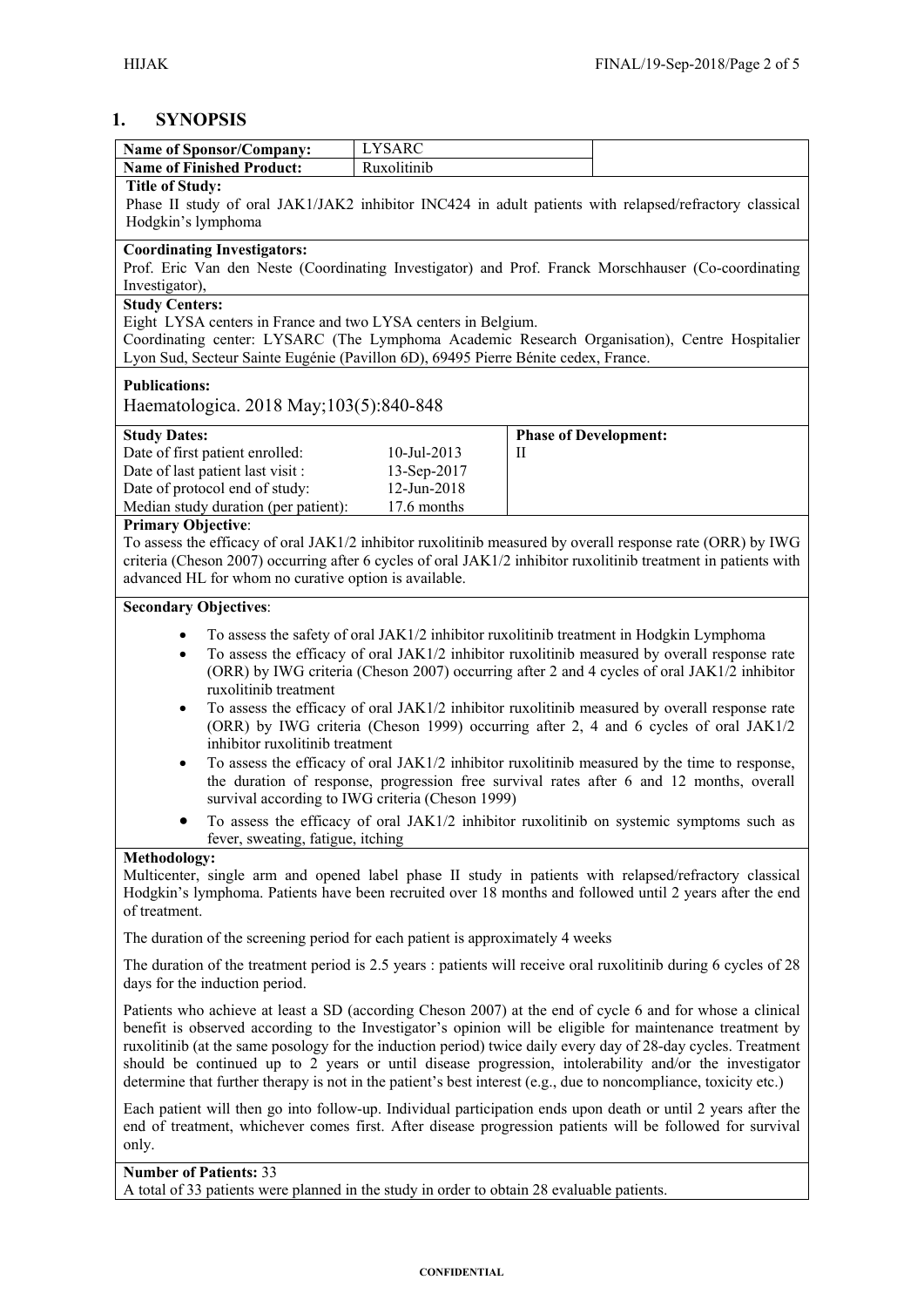| <b>Name of Sponsor/Company:</b>  | I VSARC     |  |
|----------------------------------|-------------|--|
| <b>Name of Finished Product:</b> | Ruxolitinih |  |

#### **Inclusion criteria:**

- Patients > 18 years with classical HL relapsing or refractory after at least 1 prior systemic therapy. Patients must have relapsed after high-dose therapy with ASCT, or have been deemed ineligible for high-dose therapy with ASCT
- ECOG performance status < 3
- Measurable nodal disease: 1 cm in the longest transverse diameter and clearly measurable in at least two perpendicular dimensions, as determined by CT scan (MRI is allowed only if CT scan cannot be performed).
- Patient has the following laboratory values:
	- o Absolute neutrophil count  $(ANC) \ge 1.0 \times 10^9/L$  [SI units 1.0 x 10<sup>9</sup>/L]
	- o Platelet count  $\geq 75 \times 10^9$ /L
	- o Serum creatinine  $\leq 1.5$  x upper limit of normal (ULN)
	- o Serum bilirubin  $\leq 1.5$  x ULN (or  $\leq 3.0$  x ULN, if patient has Gilbert syndrome)
	- o AST/SGOT and/or ALT/SGPT  $\leq$  2.5 x ULN or  $\leq$  5.0 x ULN if the transaminase elevation is due to liver disease involvement
- Signed written informed consent
- Life expectancy  $\geq 3$  months
- Corrected QT interval < 450 mSec
- Men and women of childbearing potential must agree to use an adequate method of contraception during the study treatment and for at least 1 week after the last study drug administration
- The patient must be covered by a social security system (for inclusions in France)

#### **Exclusion criteria:**

- Previous treatment with ruxolitinib or another JAK inhibitor
- Contraindication to ruxolitinib
- Patient received chemotherapy or radiotherapy or any investigational drug within 14 days prior to starting study drug or whose side effects of such therapy have not resolved to  $\leq$  grade 1
- Patient treated with allogeneic hematopoietic stem cell transplant who is currently on, or has received immunosuppressive therapy within 90 days prior to start of screening and/or have  $\geq$  Grade 2 graft versus host disease (GvHD).
- Patient with prior history of another active primary malignancy  $\leq 2$  years before study entry, with the exception of non-melanoma skin cancer, and carcinoma in situ of uterine cervix
- Any serious active disease or co-morbid medical condition that, according to the investigator's decision, will substantially increase the risk associated with the subject's participation in the study.
- Uncontrolled infectious disease, including active HBV infection defined by either detection of HBs Antigen or presence of anti HBc antibody without detectable anti HBs antibody.
- HIV, HCV or HTLV serology positivity and/or documented infection with active hepatitis B- Prior history of CNS involvement with lymphoma
- Pregnant or lactating woman
- Adult patient unable to provide informed consent because of intellectual impairment, any serious medical condition, laboratory abnormality or psychiatric illness.

#### **Investigational Product:**

Ruxolitinib: provided by Novartis Pharma SAS in bottles of 60 tablets or in boxes containing 56 tablets distributed into 4 blisters of 14 tablets each.

#### Lot numbers: H005KI, H963EI, H999KI, S0002, S0010, S0011

#### **Criteria for Evaluation:**

Clinical examinations (including vital signs, ECOG [performance status]) and laboratory safety tests (including complete blood counts, serum chemistries and haemostasis) were to be obtained prior to drug administration, before each 28 day cycle of treatment, and up to 30 days after the last study treatment administration. In addition, laboratory safety tests were performed every week during first 2 cycles, then every 2 weeks

Some blood samples were also collected for biomarkers evaluation at screening, cycle 2 day 1 and cycle 4 day 1.

Tumor assessment was to include clinical examination, vital signs, laboratory tests, systemic symptoms questionnaire, neck, chest, abdomen and pelvis CT scan, PET scan, bone marrow examination at baseline, at the end of cycle 2, cycle 4 and at the end of cycle 6 and every 6 cycles thereafter in maintenance period and at the end of treatment evaluation which was planned within 30 days  $+/-$  7 days after the last drug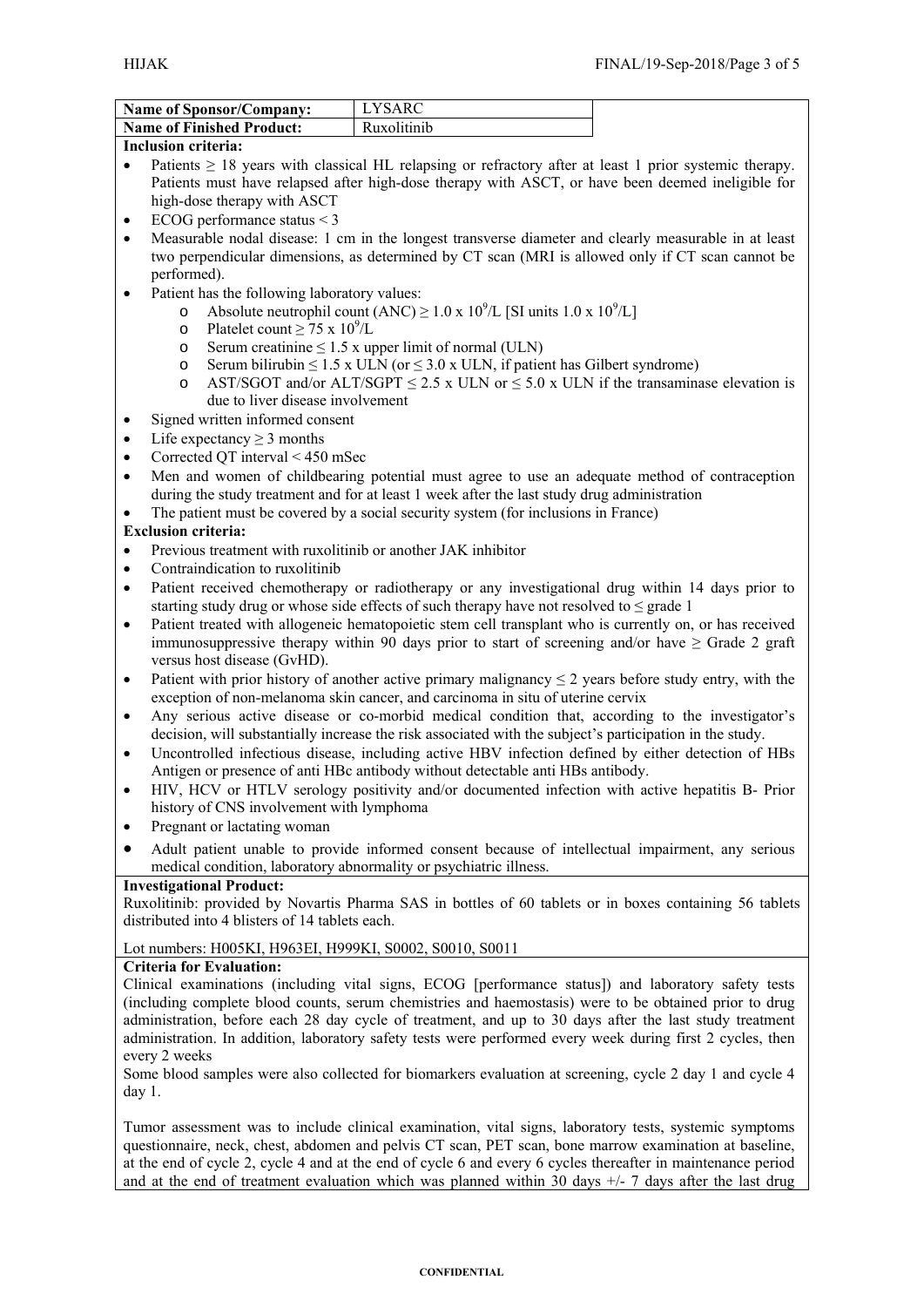| <b>Name of Sponsor/Company:</b>                                                                            | <b>LYSARC</b>                                                                                                                                                                                                            |  |  |  |
|------------------------------------------------------------------------------------------------------------|--------------------------------------------------------------------------------------------------------------------------------------------------------------------------------------------------------------------------|--|--|--|
| <b>Name of Finished Product:</b>                                                                           | Ruxolitinib                                                                                                                                                                                                              |  |  |  |
|                                                                                                            | administration or in case of ruxolitinib discontinuation. Bone marrow examination was only be repeated to                                                                                                                |  |  |  |
| confirm a CR if it was positive at diagnosis. To ensure comparability, baseline and on-study methods for   |                                                                                                                                                                                                                          |  |  |  |
| response assessment were to be performed using the same techniques.                                        |                                                                                                                                                                                                                          |  |  |  |
|                                                                                                            | Adverse event type, intensity (according to the NCI CTCAE v. 4.0), duration, seriousness, and relationship                                                                                                               |  |  |  |
|                                                                                                            | to study treatment were recorded in eCRF and were to be assessed up to 30 days after last drug                                                                                                                           |  |  |  |
|                                                                                                            | administration. Laboratory abnormalities were be assessed according to the NCI-CTCAE v. 4.0.                                                                                                                             |  |  |  |
| <b>Statistical Methodology:</b>                                                                            |                                                                                                                                                                                                                          |  |  |  |
|                                                                                                            | The primary endpoint is the Overall Response Rate (ORR) using the IWG criteria (Cheson 2007) as                                                                                                                          |  |  |  |
|                                                                                                            | assessed by the Investigator at the end of induction treatment (6 cycles if patient received all planned cycles                                                                                                          |  |  |  |
| otherwise at withdrawal). Patient without response assessment (due to whatever reason) have been           |                                                                                                                                                                                                                          |  |  |  |
| considered as non-responder.                                                                               |                                                                                                                                                                                                                          |  |  |  |
| Secondary endpoints included response rates throughout the study according to Cheson 99 criteria, complete |                                                                                                                                                                                                                          |  |  |  |
|                                                                                                            | response rates, best response rates time to response, duration of response, evaluation of systemic symptoms,                                                                                                             |  |  |  |
| safety and tolerability assessments.                                                                       |                                                                                                                                                                                                                          |  |  |  |
|                                                                                                            | Overall Response Rate is described as counts and percentages (including missing data). Response is                                                                                                                       |  |  |  |
|                                                                                                            | expressed as percentages with 90% confidence limits (to be consistent with one sided 5% level of                                                                                                                         |  |  |  |
| significance) according to Pearson-Clopper method.                                                         |                                                                                                                                                                                                                          |  |  |  |
|                                                                                                            | Response rates are expressed as counts and percentages (including missing data) with their 95% confidence                                                                                                                |  |  |  |
| limits according to Exact Pearson-Clopper method.                                                          |                                                                                                                                                                                                                          |  |  |  |
|                                                                                                            | Time to event variables are described in Kaplan-Meier plots of time to first event and summary tables of                                                                                                                 |  |  |  |
|                                                                                                            | Kaplan-Meier estimates for criterion rates at fixed time points, with 95% confidence intervals (CIs). The                                                                                                                |  |  |  |
| median time to event was calculated (if reached) with 95% CIs.                                             | Follow-up throughout the study is presented as reverse Kaplan-Meier plots of time to death and summary                                                                                                                   |  |  |  |
|                                                                                                            | tables of reverse Kaplan-Meier estimates for criterion rates at fixed time points with 95% CIs. The median                                                                                                               |  |  |  |
| follow-up is calculated with 95% CIs.                                                                      |                                                                                                                                                                                                                          |  |  |  |
|                                                                                                            | Quantitative variables: sample size, mean, standard deviation, median, range; quartiles are presented when                                                                                                               |  |  |  |
|                                                                                                            | considered relevant. Qualitative variables are described in terms of frequency of each response category and                                                                                                             |  |  |  |
|                                                                                                            | frequencies converted into percentages of the number of patients with available data.                                                                                                                                    |  |  |  |
| <b>Sample Size Determination:</b>                                                                          |                                                                                                                                                                                                                          |  |  |  |
| For the sample size evaluation, the following hypothesis has been taken:                                   |                                                                                                                                                                                                                          |  |  |  |
| - Ineffective treatment will be considered if the ORR $\leq$ 15% (P0)                                      |                                                                                                                                                                                                                          |  |  |  |
| - effective treatment will be considered if the ORR $\geq$ 35% (P1)                                        |                                                                                                                                                                                                                          |  |  |  |
|                                                                                                            | Sample size calculation was performed with East 5.4 using an exact single-stage phase II design (A'Hern                                                                                                                  |  |  |  |
|                                                                                                            | RP. Sample size tables for exact single-stage phase II designs. Stat Med. 2001. 20(6):859-66).                                                                                                                           |  |  |  |
|                                                                                                            | Assuming an $\alpha$ risk of 0.05 and $\beta$ of 0.20 with a one-sided test, 28 evaluable patients are needed with a cut-                                                                                                |  |  |  |
| off number of 8 patients.                                                                                  |                                                                                                                                                                                                                          |  |  |  |
|                                                                                                            | If 8 patients or more presented an overall responses (CR or PR according to Cheson 2007 criteria), the                                                                                                                   |  |  |  |
|                                                                                                            | hypothesis that ORR $\leq$ 15% is rejected with a target error rate of 0.05 and an actual error rate of 0.05. If the                                                                                                     |  |  |  |
|                                                                                                            | number of responses is 7 or less, the hypothesis that ORR $\geq$ 35% is rejected with a target error rate of 0.2                                                                                                         |  |  |  |
| and an actual error rate of 0.187                                                                          |                                                                                                                                                                                                                          |  |  |  |
| <b>RESULTS:</b>                                                                                            |                                                                                                                                                                                                                          |  |  |  |
| Disposition and demography                                                                                 |                                                                                                                                                                                                                          |  |  |  |
|                                                                                                            | A total of 33 patients were enrolled in the study. 31 patients discontinued prematurely. This was mainly due                                                                                                             |  |  |  |
|                                                                                                            | to disease progression (30 patients) and one patient discontinued due to concurrent illness.                                                                                                                             |  |  |  |
|                                                                                                            | Median age at baseline was 37 years (range: 19-80) with a preponderance of male patients (63.6%).                                                                                                                        |  |  |  |
|                                                                                                            | The performance status (ECOG) was 0, 1, 2 and 3 for 6 (18.2%), 10 (30.3%), 1 (3%) and 2 (6.1%) patients,                                                                                                                 |  |  |  |
|                                                                                                            | respectively. The median number of previous treatment lines received was 5 (range: 4-7); 27 (81.8%)                                                                                                                      |  |  |  |
| patients were refractory to the last line of treatment.                                                    |                                                                                                                                                                                                                          |  |  |  |
|                                                                                                            |                                                                                                                                                                                                                          |  |  |  |
| <b>Exposure</b>                                                                                            |                                                                                                                                                                                                                          |  |  |  |
|                                                                                                            | The duration of exposure to the treatment was lower than planned since 31 patients discontinued the study                                                                                                                |  |  |  |
|                                                                                                            | prematurely, mostly due to disease progression. The median number of cycles was 4.0, and the median                                                                                                                      |  |  |  |
|                                                                                                            | duration of treatment being 3.65 months. The duration of cycle was as expected with a median of 28 days.<br>Nine patients $(27.3%)$ received at least six cycles of ruxolitinib and six $(18.2%)$ received more than six |  |  |  |
|                                                                                                            |                                                                                                                                                                                                                          |  |  |  |
| cycles.                                                                                                    |                                                                                                                                                                                                                          |  |  |  |
| Efficacy<br>$m_{1}$ and point                                                                              |                                                                                                                                                                                                                          |  |  |  |

*Primary endpoint*: The ORR at the end of treatment after 6 cycles of ruxolitinib during induction phase was 9.4% (3/32) patients).

#### **CONFIDENTIAL**